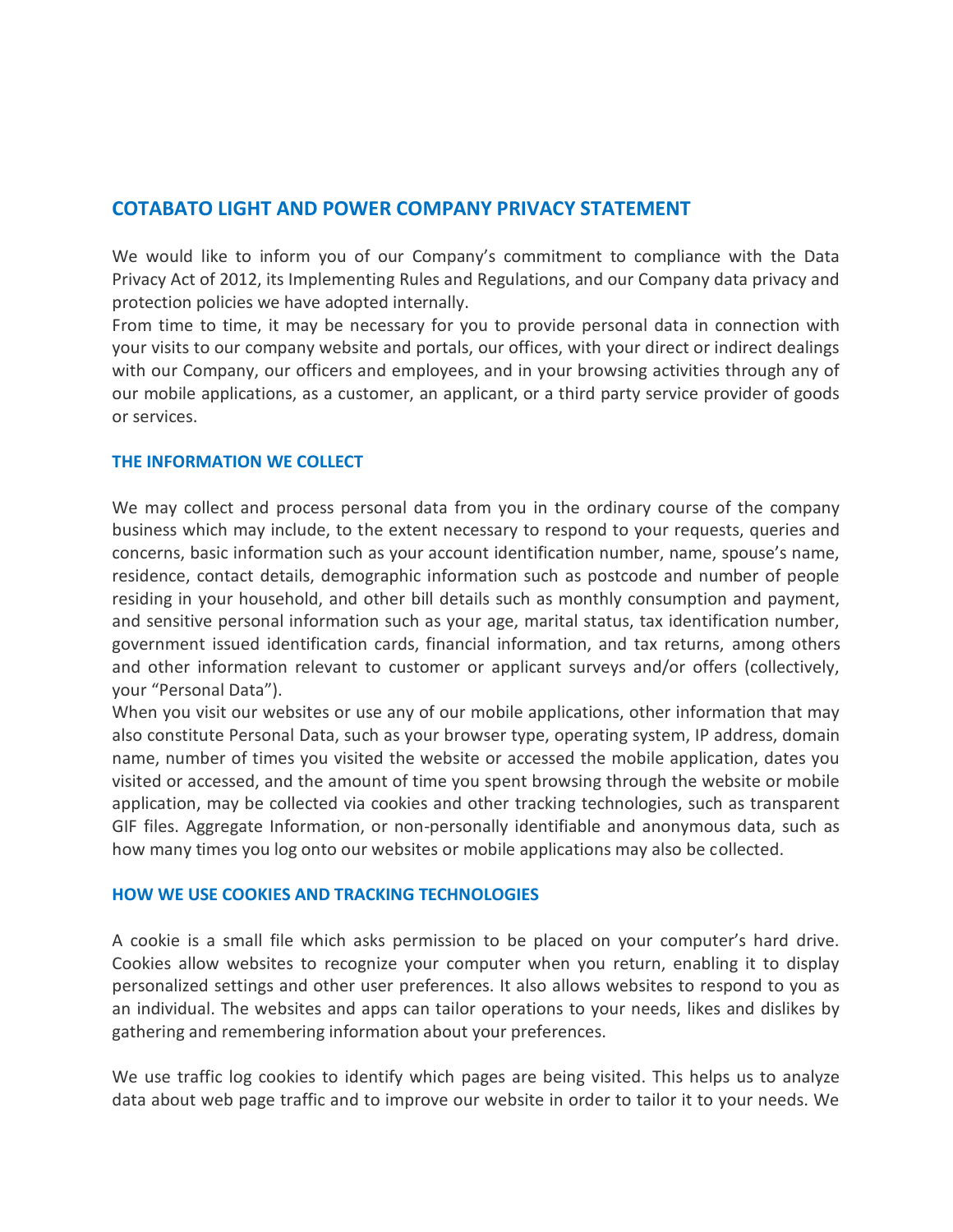only use this information for statistical analysis purposes after which, the data is removed from the system.

In general, cookies help us provide you with a better website, by enabling us to monitor which pages you find useful and which you do not. A cookie in no way gives us access to your computer or any information about you, other than the data you choose to share with us. You will be given the opportunity to accept or reject the use of cookies on our websites in a pop-up box when you first access our website. Once you agree, the file is added and the cookie helps analyze web traffic or lets you know when you visit a particular site. Most web browsers, however, automatically accept cookies, but you can usually modify your browser setting to decline cookies if you prefer. You may choose not to accept the cookies, however, this may restrict the services that you can access at our websites. Declining cookies may also prevent you from taking full advantage of our websites.

# **HOW WE USE THE INFORMATION WE COLLECT**

When necessary, we request for your Personal Data for us to understand your needs and provide you with a better service, and in particular for the following purposes:

- 1. to improve our products and services to you;
- 2. to evaluate and determine your continued qualification for service connection;
- 3. to administer and/or manage your service connection and account with us;
- 4. to meet any requirement in support of your service connection;
- 5. to keep an internal record for confirming, maintaining or updating our customer records;
- 6. for customer relationship management purposes, such as updating you on our activities in connection with our services;
- 7. for statistical analysis and internal reporting;
- 8. for identification or verification purposes;
- 9. to communicate or contact you with regard to your account with us;
- 10. to satisfy any legal or regulatory requirements; and
- 11. as required under applicable law or regulation or by any decision or order of any court or government agency.

## **SECURITY AND RETENTION OF PERSONAL INFORMATION**

We are committed to ensuring that your Personal Data is kept secure. We have implemented suitable and adequate organizational, physical and technical security measures, policies and procedures intended to reduce the risks of accidental destruction or loss, or the unauthorized disclosure or access to such information which are appropriate and adequate to the nature of the Personal Data we collect.

We may retain your Personal Data only for as long as necessary for legitimate business purposes, to comply with laws, regulations, or lawful court order, or to establish or defend a legal action.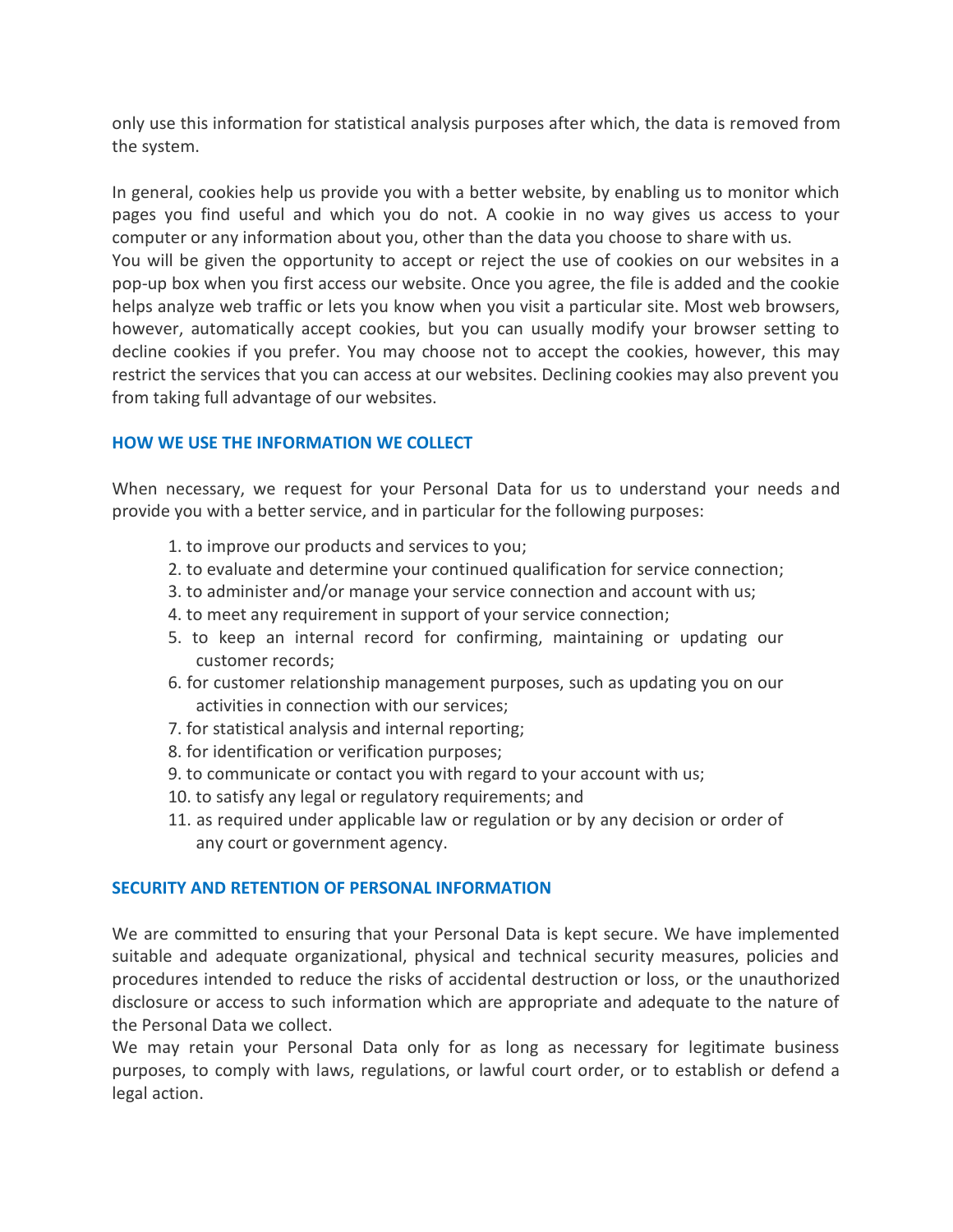### **THE INFORMATION WE DISCLOSE**

We may share with or disclose your Personal Data to:

- 1. any collection agency, payment center or similar service providers for facilitation of payment for the services we provided you, for debt tracing or for fraud prevention;
- 2. any meter reading provider, electric services contractor or other service providers we engaged to perform our obligations under our contract with you;
- 3. any of our consultant, adviser or auditor performing services in connection with your account or we have engaged in connection with our operations;
- 4. any person to whom we propose to assign or transfer any of our rights and/or duties under our contract with you;
- 5. any guarantor or person providing security in relation to your obligations under your contract with us;
- 6. any of our affiliate or subsidiary only for the purposes we have collected your Personal Data;
- 7. any quasi-judicial or judicial tribunal where we have reason to believe that disclosing your Personal Data is necessary for establishing a legal claim or defense, including to obtain legal advice, to exercise our rights those of our affiliates or subsidiaries or to institute any legal action, whether under our contract with you or against any third party; or
- 8. any person as required or permitted by law, rule or regulation or by any decision or order of any court or government agency.

Any access to Personal Data will be limited to the person who requires your Personal Data to perform the functions for which personal information has been collected, and as required or allowed by law. We do not sell, trade, or otherwise transfer your Personal Data to third parties. If shared, we will, at your request, provide you with details of the companies with whom we have shared your Personal Data.

#### **NOTIFICATION OF CHANGES**

We recommend that you check this privacy notice every time you visit our website or mobile applications as we may update this privacy notice from time to time, by posting the amended notice on this page. Any changes will be effective when posted.

#### **REQUESTS, ACCESS, RECOURSE ANDQUESTIONS REGARDING THIS PRIVACY STATEMENT**

You are entitled to request that we:

1. provide you with a copy of your Personal Data that we hold and you have the right to be informed of: (a) the source of your Personal Data; (b) the purposes and methods of processing; (c) the data controller's identity; and (d) the entities or categories of entity with whom your Personal Data may be shared;